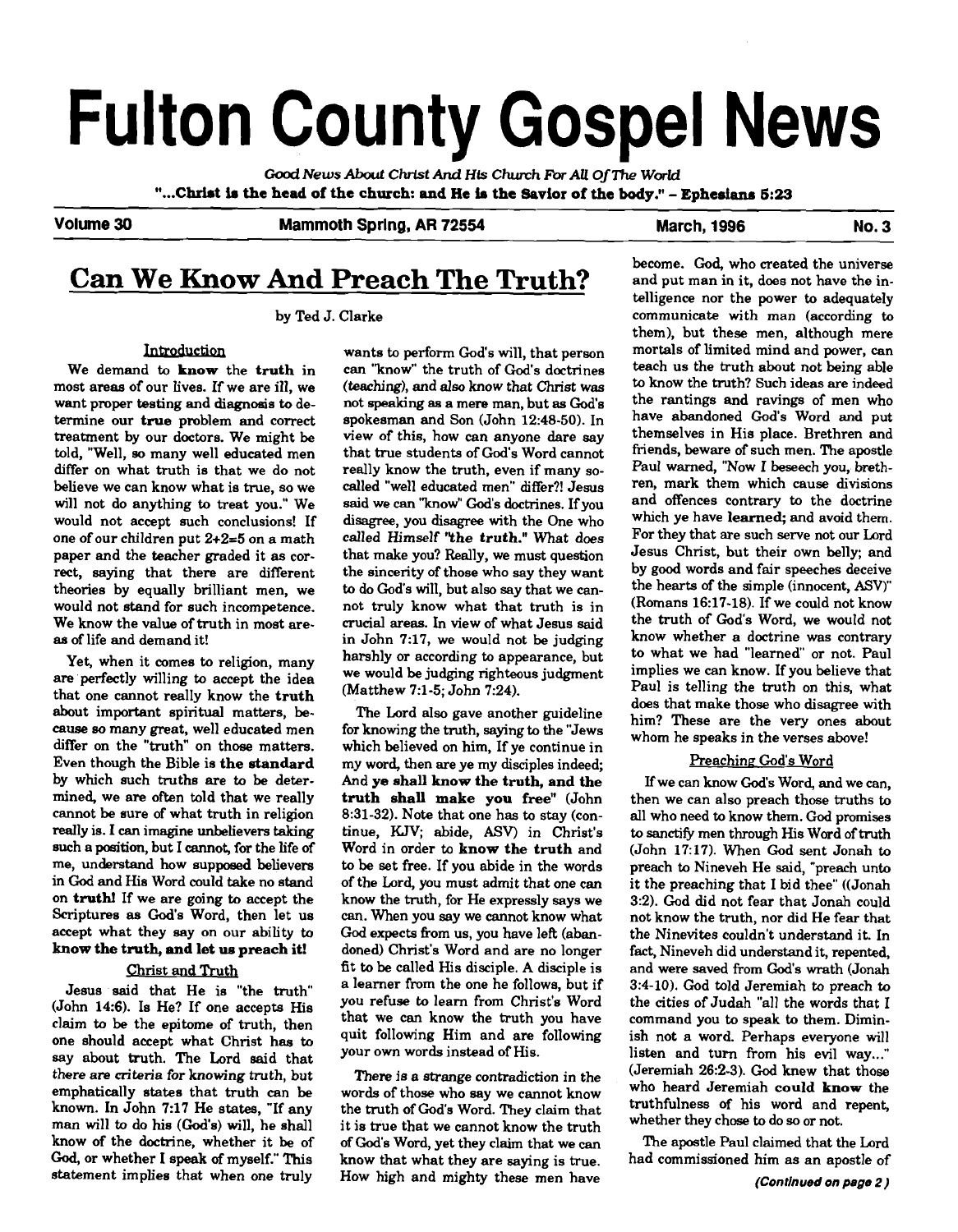#### **FULTON COUNTY GOSPEL NEWS USPO Publication No. 21 1700**

... **is a monthly publication dlstributed free of charge to any who care to receive it. We will be happy to add any names to the regular mailing kt. If you send in a name we must have a complete address. includlng number and street name. or RR or HCR number. plus box number,** or **a P.O.** Bax **number and the ZIP CODE.**  This **paper Is supported by unsolic**ited contributions for which we are grateful. Financial information will **be furnished upon request. Mail all address corrections or manuscripts to.** 

**FULTON COUNTY GOSPEL NEWS P. 0. Box 251 Mammoth Spring. AR 72554 Ted J. Clarke** .................. **EDITOR Phone** .................. **(501) 625-32 17** 

#### **(Contlnud from page 1)**

the truth (1 Timothy 2:7), and demanded that Timothy (and all men) "handle aright" the word of truth (2 Timothy 215, **ASV).** He further claimed that he did not fail to preach "the whole counsel of Gd," implying that they could know the truthfulness of it and do it, because it was profitable for them (Acts 20:20, 27, **ASV).** In his final letter to Timothy, who was Paul's son in the faith and a young preacher, Paul reminded him that, "All Scripture is given by inspiration of God, and is profitable for doctrine, for reproof, for correction, for instruction in righteousness: That the man of God may be perfect (complete, ASV), thoroughly furnished unto all good works" (2 Time thy 3:16-17). Does that sound like a man who did not believe people could understand and obey God's Word? Of course not. Still some cowardly preachers would make the claim today that we really cannot know the truth.

Paul further told Timothy to "Preach the word; be instant in season, out of season; reprove, rebuke, exhort with all longsuffering and doctrine" (4:2). Paul believed that we could know the truth well enough to reprove, rebuke, and exhort people who were not holding to that truth. He further warned that the reason this was needed was because some would not "endure sound doctrine" (hold to the truth), but would "turn away their ears from the truth, and shall be turned unto fables" (verse 3-4). For Paul, we can know the difference between the truth and fables. It is **too**  bad all preachers and elders do not understand that and act accordingly!

There **are** preachers and elders, **as** well as other Christians, who do not think that we **can know** the truth about what one must do to be saved, how to properly worship **God,** the proper role of women in the church, what constitutes adultery, the authority **of** elders, the essentiality of baptism for salvation, the organization of the Lord's church, and dozens of other crucial issues. These brethren have taken the same approach **as** denominationalists have taken for generations, saying that these are not core issues central to our faith in Christ, and therefore are not important or the Lord would have given us more specific revelations about them. Sadly, many key passages which teach these truths are ignored or belittled.

#### God's Hammer

God says, "Is not my word... like a hammer that breaketh the rock in pieces?" (Jeremiah 23:29). Indeed it is. And because it is so powerful, those who differ with its teachings usually refuse to discuss their ideas publicly **by** an appeal to the Scriptures (Hebrews 4:12). This is especially true when there are those who will openly oppose them with the truth of God's Word. Peter demanded that we "be ready always to give an answer to every man that asketh you a reason concerning the hope that is in you with meekness and fear" (1 Peter 3:15). Paul said that he was "set for the defense of the gospel" (Philippians 1:17; 1:16 in ASV). Jude 3 urges all brethren to "earnestly contend for the faith which was once (for all, **ASV)** delivered to the saints." In spite of these Scriptures which contend that there is a body of truth which we can **know** and should preserve and defend, false teachers will either state that we cannot know the truth or refuse to defend what they claim is the truth. One cannot help but believe that these people know the power of God's Word; that His Hammer would smash their manmade doctrines to dust.

Other preachers, teachers, and elders **know and** believe the truth, but will not preach, teach, or take **a stand**  for the whole truth. Do they fear being looked upon as radicals by others? Jesus warned of those who fear what men think of them rather than worry how God views them (John 5:44; 12:4243; Galatians 1:lO; Matthew 10:28). Brethren and friends, read the gospel accounts again and notice the stand that Jesus took against religious error. Consider

the strife against Him and the persecution He endured to be **and to** teach truth1 Are we, the servants, better than our Master (John 15:18-23)? Revelation 21:8 mentions "the fearful" first and pronounces a terrible fate on all in that category. Do you suppose that those who fear men over **God** are included in that group? Those who fail to preach the Word on so-called sensitive issues of the day are like those to whom the Lord spoke in Luke 6:46, saying, 'Woe unto you, when all men shall speak well of you! for so did their fathers to the false prophets." Love of the truth is more important than whether or not all men love you! The account of Noah in Genesis 6-9 reminds us that the popular ideas are not always the right ones. Matthew 7:13-21 teaches us the same principles.

#### Conclusion

Often it is not enough just to be a soldier. One must be willing to put one's life on the line and set comfort **aside** for the hardships of the real battle **(2** Timothy 2:l-4). Some have forgotten that they are in the Lord's Army and are throwing flowers at the enemy instead of wielding the sword of the Spirit, which is the Word of God (Ephesians 6:17).

When Israel was rebuilding the walls of Jerusalem, Nehemiah armed them and said of the enemy, "Be ye not afraid of them: remember the Lord which is great, and terrible, and fight... (Nehemiah 4:14). Knowing that attacks would come upon the walls, just like attacks will come against God's Word, Nehemiah **said,** "In what place therefore ye hear the sound of the trumpet, resort ye thither unto us: our **God** shall fight for us" (verse 20). We must be willing to fight where the truth of God's Word is being attacked, even though we think it is safer where no battle rages. Safer from what?

When Martin Luther was locked in battle with the apostates of the Roman church, he wisely wrote,

"If I profess with the loudest voice and the clearest exposition every portion of the truth of God, except precisely that little point which the world and the devil **are** at that me ment attacking, I am not confessing Christ, however boldly I may be professing Christ. Where the battle rages, there the loyalty of the soldier is proved, and to be steady on the battlefield besides is mere flight and disgrace if he flinches at that point."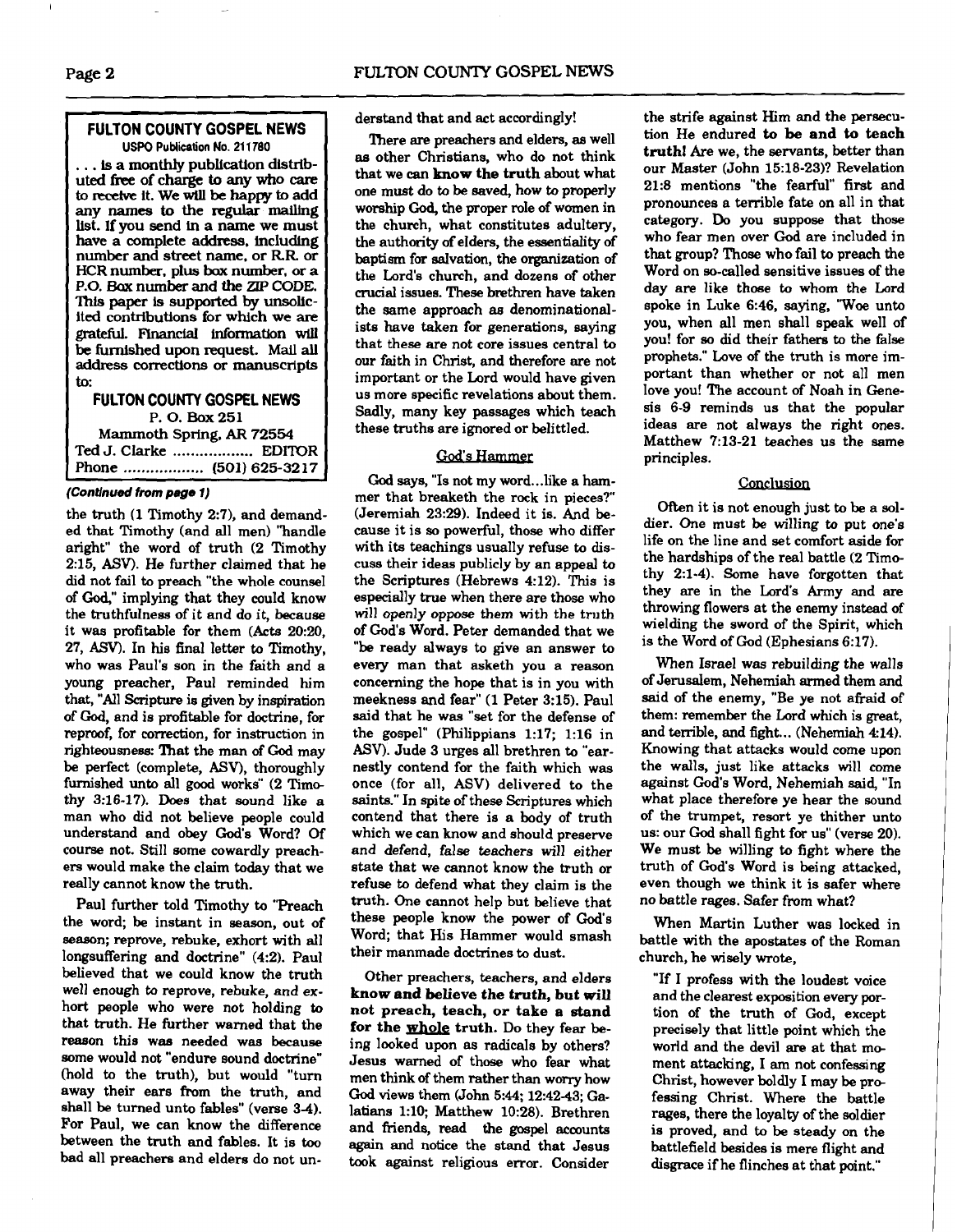While there are many things that we can **agree** upon religiously with many who profess Christ as Lord, there are many points on the walls of sound doc**trine** that **are** being attacked. Let us diligently study God's Word to learn His truth, listen for the trumpet sounding the attack and rally there **to** fight for that truth, and God will fight for **ue.** Brethren and friends, give every effart to know and preach/teach the truth. Our eternal freedom depends on it. (John 8:31-32).

### **"WHEN I SURVEY THE WONDROUS CROSS"**

#### By Allen Webeter

Young **Isaac** Watts had a mind of his own. **Once** he sat without singing in worship because he did not like the songs. His angry father sarcastically told him to write better songs if he thought he could. A brilliant child (he learned five languages before he was fourteen), he began writing. He got to the point that he even rhymed his everyday conversation which, again, angered his father. When a whipping was threat ened, Isaac cried out, "0 father do some pity take, and I will no more verses make!" (Bomer, **A** Hymn **is** Born, 8).

He sat down in 1707 and wrote words that have echoed now for nearly three centuries:

When I survey the wondrous cross, On which the Prince of glory died, My richest gain I count but loss, And pour contempt on all my pride.

Forbid it, Lord, that I should boast,

Save in the death of Christ my God; All the vain things that charm me most, I sacrifice them to His blood.

Isaac's words were "inspired" by Paul's inspired words: "But **God** forbid that I should glory, save in the cross of our Lord Jesus Christ, by whom the world is crucified unto me, and I unto the world" (Gal. 6:14).

This hymn sends our minds back to the brightest, and **darkest,** day of histary (Lk. 23:32-56). Though the sun refused to shine, and God hid His face from Christ, none of history's two million days shines brighter. During those six dark hours Christ became the "light of the world." Our hearts sink to the stomach and rise **to** the throat at the same time when our minds drift to Calvary. There Jesus was crucified on Golgotha's crown that we might one day wear a crown. Murdered by His own people, He

became the Savior of all people. We find there contrasting portraits of man's sinfulnees and God's holiness; telling displays of human weakness and divine strength.

The cross was Satan's greatest victory and Christ's most humiliating defeat; yet, it was Satan's most stunning defeat and Christ's most glorious victory (Gen. 3:15). He won by losing and conquered by surrendering.

#### WHEN WE SURVEY THE WONDROUS CROSS, WHAT DO **WE** REALLY SEE?

*We see the* **ONE** *major theme of the Bible.* No matter where the Bible falls open, one reads of the cross. Across Genesis could be written: "Man needs the cross;" from Exodus to Malachi echo, "The cross is coming," in Matthew, Mark, Luke and John we find "the story of the cross;" and from Acts to Revelation is found "what the cross means **to** the Christian."

Without understanding that Jesus came to die, one misses the primary thrust of the Bible. He was born in a manger to die on a cross. Without the shedding of blood there is no remission (Mt. 26:28; Heb. 10:4). Christ's death is mentioned more than 175 times in the New Testament. But why did He have to die? Could not Cod have found some other way? Jesus had to die for at least five reasons: [1] to fulfill prophecy (Jn. 19:36-37; **Isa** 53); [21 to obey God (Lk. 22:4142); [3] to satisfy God's justice (Isa. 59:l-2; Rm. 326); [4] to provide salvation (Rm. 3:10; Mt. 20:28); and  $[5]$  to purchase the church (Acts 20:28; Mt. 16:18).

*We see the TWO sides of* **God's** *nature (Rom.11:22)*. The cross was the greatest exhibition **of** divine justice in condemning sin, yet the most wonderful demonstration of divine mercy in pardoning sin. It was God's greatest manifestation of hatred for sin, yet His supreme proof of love for the sinner. The cross was the means by which God's justice condemned sin and His mercy forgave it. God's basic nature is love (1 Jn. 4:8; **cf.** Lk 15). He is filled with compassion **(Psa.** 78:38; Lam. 3:22) and wants all men to be saved (1 **Tim.** 2:4). The cross is a billboard that advertises God's measureless love (Jn. 3:16; 1 Jn. 3:16).

At the same time, God's nature is characterized by justice (Nah. 1:3). Justice demanded that sin be punished; it could not overlook it (Gal. 6:7). Without atoning blood, all accountable beings face the wrath of a wronged God (2 Thess. 1:7-9; Mt. 25:41-46; Lk. 17:28-29). But by appropriating the benefits of Calvary, sinners become saints in the eyes of Jehovah.

> P.O. Box 512 Jacksonville, **AL** 36265

#### **REDEEM, REDEEMER, REDEMPTION**

#### By **Dennis** Gulledge

One of the most wonderful words of sermon or song is the word *redeem.* We read it in Scripture: "But when the fullness of time was come, God sent forth his Son, made of a woman, made under the law, to redeem them that were under the law..." (Galatians 4:5). We sing it in the beautiful sentiments written by Fred A. Fillmore: "I know that my Redeemer lives, and ever prays for me; I know eternal life he gives, from sin and sorrow free."

The very term *redeem* presupposes loss or forfeitured and, applied to man in the Scriptures, implies his merited loss of the favor of God and the loss of his title to all the happiness of eternal life. Thus, through sin man has become the object of redemption. Now, the only hope of redemption from this misery and **of** restoration to favor is revealed to have sprung from God; who afforded it to the first human transgressors almost as soon as they had been seduced from their obedience to him (Genesis 3:15). This hope was repeatedly revealed both under the Patriarchal and Mosaic dispensations. But one ordinance in particular, under the latter economy, appears to have been instituted for the express purpose of pointing out how this gracious work of salvation was to be undertaken and effected. This ordinance was the right of *redemption* which belonged to the Jews under Mosaic law, and it finds expression in the Hebrew word goel, translated, redeem, *redeemer, redemption* 

The *goel* to the Hebrews meant, "next of kin." Boaz was a "near kinsman" *(goel)*  to Ruth, but there was a kinsman nearer than he (Ruth 3:9,12). In the Old Testament the goel (redeemer) had three rights:

(1) To restore the forfeited inheritance for an Israelite who, owing to poverty, had sold his land (Ruth 4:34).

(2) To ransom his kinsman from slavery to a foreigner (Leviticus 25:4749).

(3) To avenge the death of a slain relative, **as** a point of honor (Numbers 35).